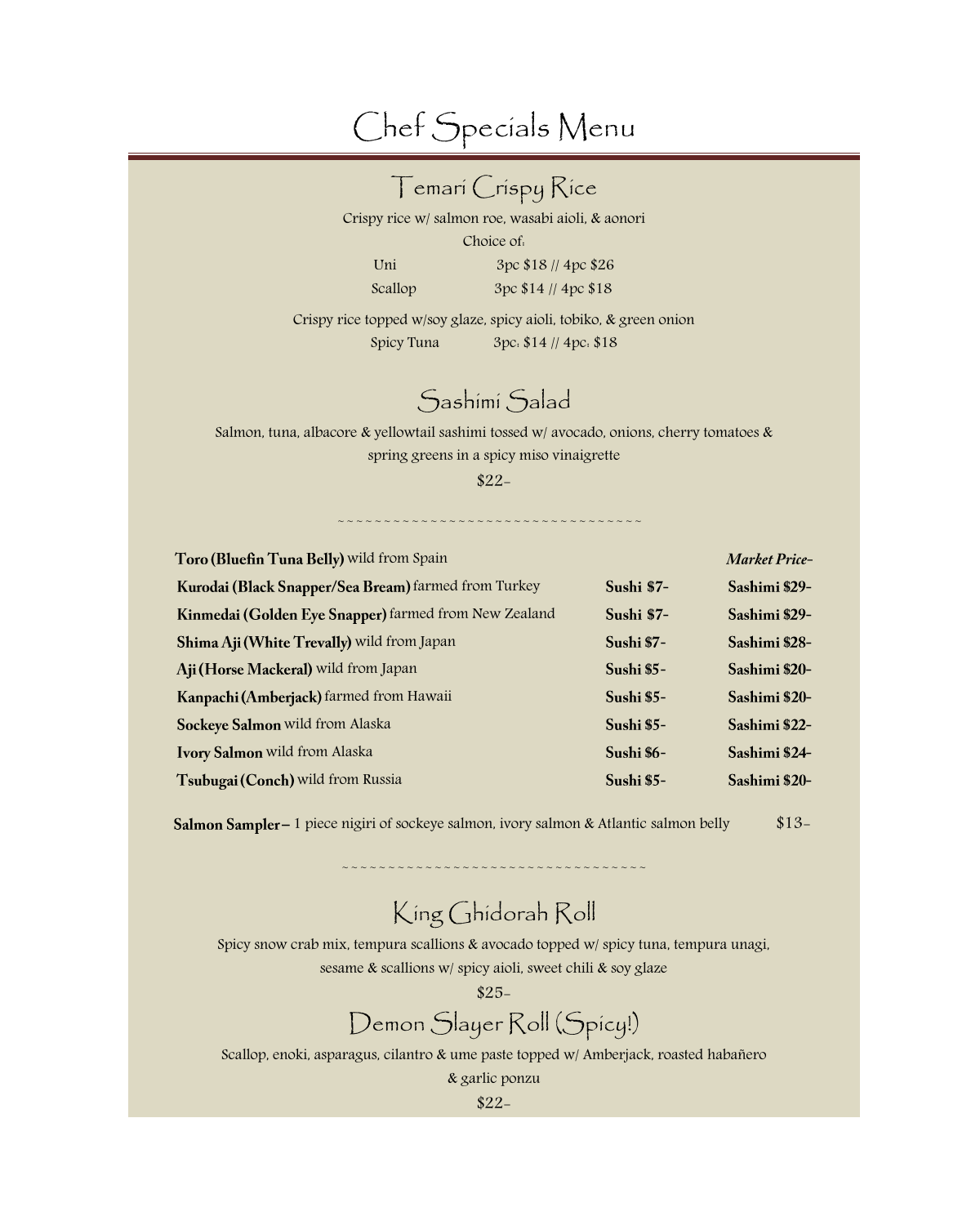# **RAW BAR**



diced tuna or salmon tossed w/ onions & cucumber on a bed of wakame w/ 7-spice sesame soy

### **Jalapeño Hamachi, \$16-**

yellowtail sashimi, jalapeño, cilantro, tosaka & garlic paste w/ yuzu citrus ponzu

### **Usuzukuri, \$16-**

choice of thinly sliced *salmon* or *yellowtail* in yuzu citrus ponzu w/ micro greens, jalapeño & tobiko

### **Rainbow Tartare, \$16-**

finely chopped tuna, yellowtail & salmon w/ shrimp, avocado, tobiko & scallions over sushi rice w/ wasabi aioli & spicy ponzu

### **Momiji Ceviche, \$18-**

choice of thinly sliced *amberjack* or *sockeye salmon* sashimi w/ pico de gallo in yuzu citrus ponzu

### **King Crab Ceviche, \$22-**

king crab, snow crab & avocado topped w/ pico de gallo, tobiko, wasabi aioli & yuzu citrus ponzu

### **7-Spice Tuna Tataki, \$15-**

shichimi dusted tuna, lightly seared w/ micro-greens, garlic chips, tobiko, wasabi aioli & garlic ponzu

# **APPETIZERS**

### **Kurobuta no Kakuni, \$14-**

braised pork shoulder, fried shishito & karashi in a ginger-soy marinade

### **Yasai Tem-Zaru , \$11-**

chilled green tea soba noodles w/ seasonal vegetable tempura

#### **Seasonal Mushroom Saute, \$14-**

shiitake, maitake, shimeji & oyster mushrooms w/ asparagus sautéed batayaki style

#### **Octopus Carpaccio, \$16-**

thinly sliced octopus sashimi, mustard soy & capers in a mignonette w/ wasabi aioli & 7-spice granita



sashimi

### **Momiji Sashimi, \$18** two piece each of tuna, salmon, yellowtail & albacore

**Ankimo, \$16** monkfish liver, scallions, tobiko, wasabi aioli & ponzu

**Ikura Somen, \$12** house-marinated ikura, sockeye salmon sashimi & thin noodles in dashi broth

#### **Tako Wasabi, \$8-**

seasoned raw baby octopus in a wasabi marinade w/ scallions & grated ginger

### **Oyster Shooter, \$4-**

 Pacific oyster in 7-spice granita w/ tobiko, pico de gallo & scallions



# **Sunomono, \$8-**

cucumber, wakame & onions w/ sanbaizu choice of octopus, surf clam, snow crab or shrimp  $+§4$ 

**Chawan Mushi, \$8** steamed egg custard, scallop, shrimp, kamaboko & scallions

**Asari Sakamushi, \$14-**

sake-steamed manila clams w/ sake, ginger & butter

(3) This symbol indicates Gluten Free items

This symbol indicates spicy heat, some items more so than others. Please ask your server if you are concerned how hot an item may be.

Consuming raw or undercooked meats and seafood may increase your risk of food borne illness.  $\Omega$ 

20% service charge added to parties of six or more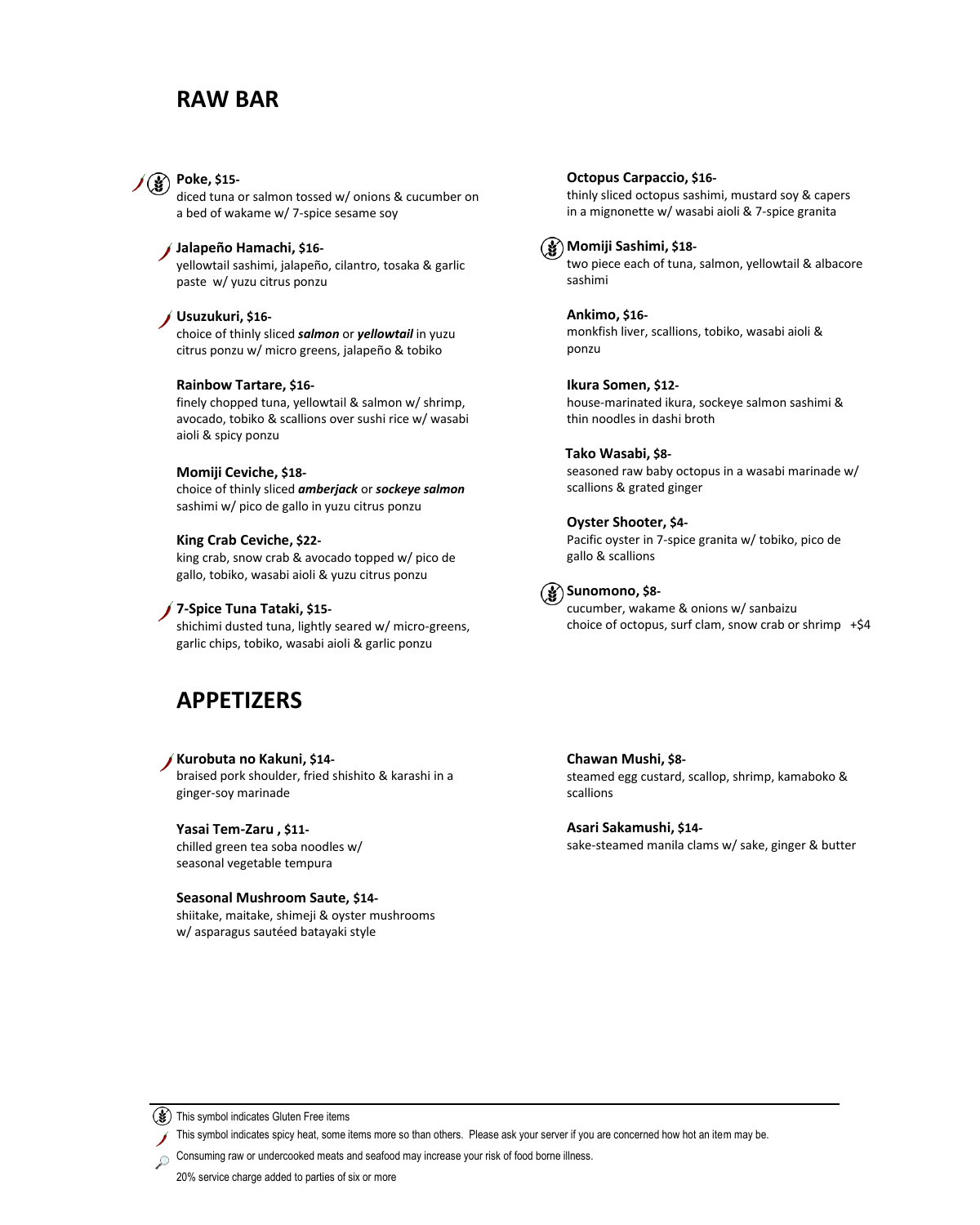# **GRILLED**

### **Flat Iron Steak, \$16-**

6oz grass fed beef, green onions & diced jalapeño w/ garlic ponzu

### **Garlic Short Ribs, \$16-**

garlic-soy marinated beef short ribs grilled w/ a side of taro chips

#### **Special Kama, \$16-**

choice of grilled kanpachi, hamachi, sake, sockeye salmon *or* ivory salmon collar w/ garlic ponzu, dressed wild greens & ponzu *sub wild greens w/ shishito peppers +\$2*

# **FRIED**

# **Crispy Calamari, \$12-**

fried squid w/ a spinach, lime & green curry aioli & tossed wild greens in sweet aioli

## **Ebi & Vegetable Tempura, \$16-**

lightly battered & flash-fried shrimp & assorted vegetables w/ house tempura sauce

### **Maitake no Tempura, \$8-**

maitake mushrooms battered & fried w/ green tea sea salt

**Soft Shell Crab, \$18** fried blue crab served w/ wild greens & ponzu

**Panko Fried Oysters, \$12** fried Japanese oysters w/ katsu sauce

# **PAN FRIED**

# **Black Cod Kasuzuke, \$19-**

marinated in sake kasu w/ sesame seeds & saikyo miso glaze

# **Halibut Cheeks, \$20-**

marinated in sea salt & honey, served over diced pear and portabella mushroom, topped w/ fried yamagobo

#### **Anago Kabayaki, \$15-**

sea eel broiled & basted w/ sweet soy glaze

# **7-Spice Grilled King Crab, \$27-**

shichimi dusted grilled Alaskan king crab w/ wild greens & ponzu

**Enoki Yaki, \$7** grilled enoki mushrooms on a bed of kaiso & wakame seaweed w/ garlic ponzu



japanese peppers w/ sea salt & lemon



**Portabella Yaki, \$7** house-marinated grilled portabella mushroom & sesame seeds



**Spicy Ginger Chicken, \$14** sautéed chicken, spinach & onions w/ spicy ginger sauce



**Chicken Karaage, \$12** chicken marinated in sesame-mirin-tamari, lightly battered & fried



**Agedashi Tofu, \$9** fried tofu in dashi broth topped w/ daikon, ginger, nori, scallions & bonito flakes



**Spicy Tomato Tofu, \$11** fried tofu, tomato & okra w/ sweet & spicy sauce



**Spicy Ginger Tofu, \$11** fried tofu w/ bell pepper, spinach & onions in ginger-chili-soy

**Seafood Gyoza, \$12** house-made pan fried shrimp & scallop dumplings w/ ponzu & chili oil

**Ika Shoga, \$18** whole squid sauteed w/ bok choy & jalapenos batayaki

 $\left(\frac{1}{2}\right)$  This symbol indicates Gluten Free items

This symbol indicates spicy heat, some items more so than others. Please ask your server if you are concerned how hot an item may be.

Consuming raw or undercooked meats and seafood may increase your risk of food borne illness.  $\Omega$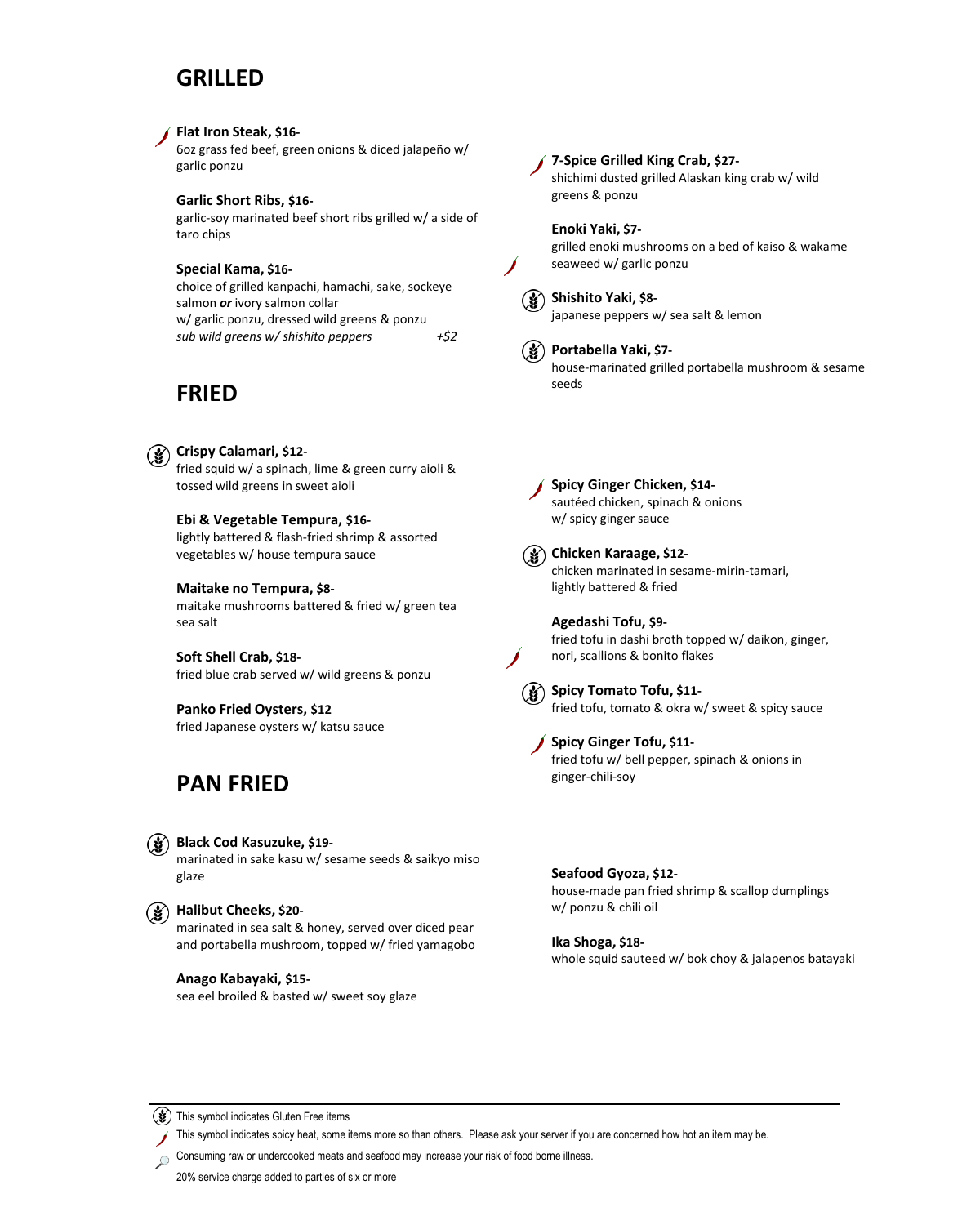# **NOODLES**

**Yakisoba, \$22-**

choice of chicken, seafood, tofu or veggie, stir fried w/ wheat-egg noodles and vegetables

**Yakiudon, \$22** choice of chicken, seafood, tofu or veggie, stir fried w/ buckwheat noodles & vegetables

### **Nabeyaki Udon, \$25-**

buckwheat noodle soup w/ king crab, shrimp, scallop, clam, shrimp tempura, chicken, kamaboko & vegetables

## **Tempura Udon, \$20-**

buckwheat noodle soup w/ tempura shrimp & vegetables, kamaboko

# **SALADS**

**Beet & Arugula Salad, \$13-**  $\mathbf{r}$ poached beets, arugula & shiso w/ lemon vinaigrette

**House Spring Mix, \$10** mixed greens, cherry tomatoes & cucumber w/ spicy garlic ponzu

**Tofu Salad, \$13** tofu, micro greens, red onion, tosaka seaweed & umeboshi w/ mustard soy, yuzu ponzu & wasabi aioli

# **Asparagus Su Miso, \$8-**

blanched asparagus w/ miso vinaigrette

**SOUPS**



**Miso, \$3** tofu, shiitake, wakame & scallions



manila clams, enoki mushroom, spinach & scallions



**Spicy King Crab, \$21-**

Alaskan king crab & onions simmered in a savory dashi broth, garnished w/ lemon, cilantro & habañero tobiko

**Wakame Salad, \$11** seaweed medley of wakame, kaiso & nori w/ sanbaizu & chili oil

**Ohitashi Spinach, \$8** blanched spinach w/ choice of sesame dressing or konbu dashi, garnished with bonito flakes

**Tsukemono, \$9** pickled takuan, shibazuke & yamagobo

(3) This symbol indicates Gluten Free items

This symbol indicates spicy heat, some items more so than others. Please ask your server if you are concerned how hot an item may be.

Consuming raw or undercooked meats and seafood may increase your risk of food borne illness.  $\mathcal{Q}$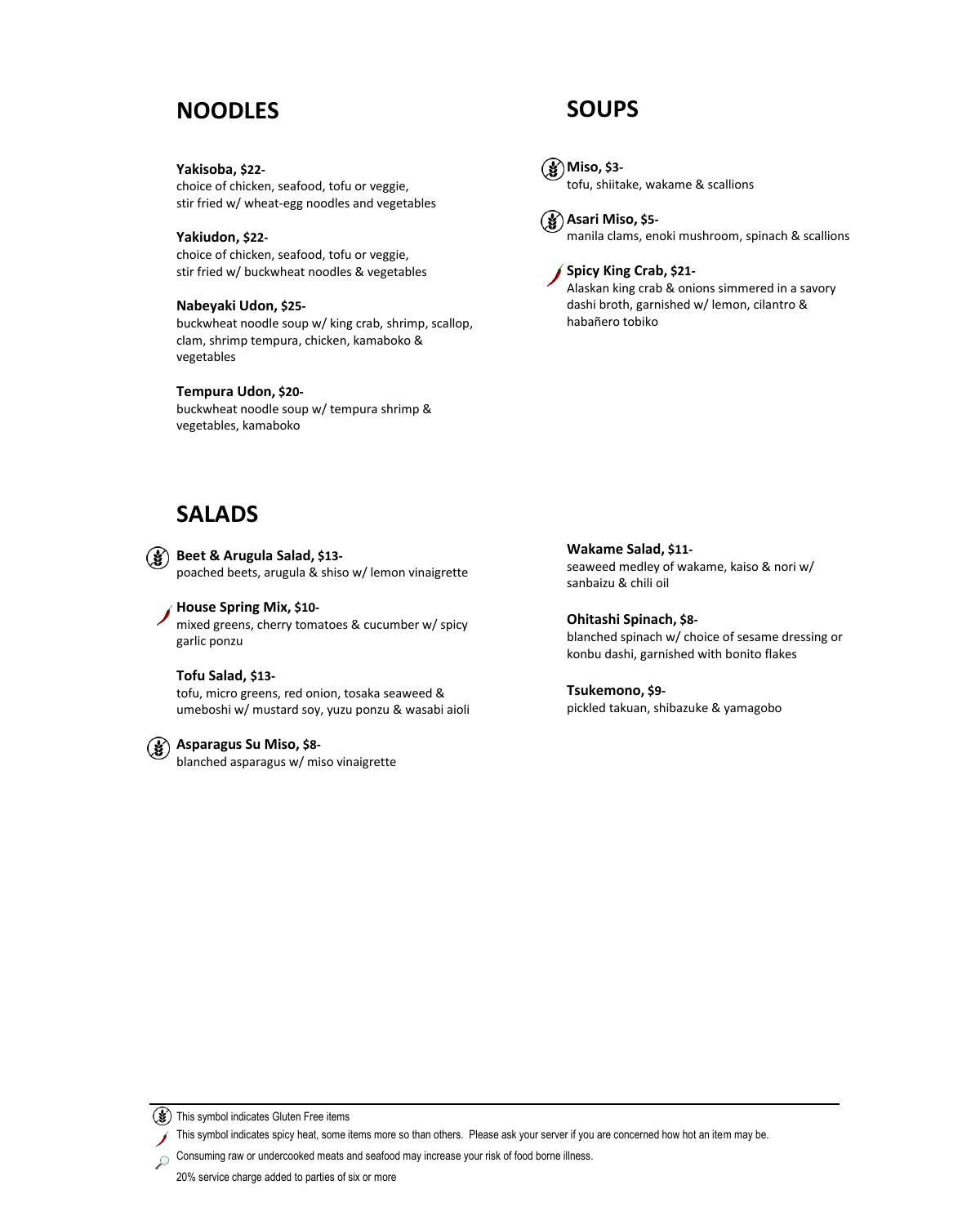# **SUSHI**

# **SASHIMI**

|                                       | 1 piece | 3 pieces | 6 pieces |
|---------------------------------------|---------|----------|----------|
| ❀<br>Maguro (Tuna)                    | \$4-    | $$10-$   | \$18     |
| (¥<br>Sake (Salmon)                   | \$4-    | $$10-$   | \$18     |
| ❀<br>Hamachi (Yellowtail)             | \$4-    | $$10-$   | \$18     |
| (≸)<br>Kani (Snow Crab)               | $$5-$   | $$12-$   | \$22-    |
| ⊛<br><b>Shiro Maguro (Albacore)</b>   | \$4-    | $$10-$   | \$18     |
| (∛<br>Ebi (Shrimp)                    | \$4-    | $$10-$   | \$18     |
| Amaebi (Sweet Shrimp)<br>⊛            | \$5-    | $$12-$   | \$22-    |
| ⋓<br>Hotate (Scallop)                 | \$4-    | $$10-$   | \$18     |
| Tarabagani (King Crab)<br>3           | $$10-$  | \$22-    | \$40-    |
| 3<br>Hokkigai (Surf Clam)             | \$3-    | \$8-     | \$14     |
| ⋓<br>Tako (Octopus)                   | \$4-    | $$10-$   | \$18     |
| (∛<br>Ika (Squid)                     | \$3-    | \$8-     | \$14     |
| હ∕<br><b>Tobiko (Flying Fish Roe)</b> | \$4-    | $$10-$   | \$18     |
| ⊛<br>Ikura (Salmon Roe)               | \$4-    | $$10-$   | \$18     |
| (∛<br>Tamago (Egg Omelet)             | \$3-    | \$8-     | \$14     |
| (∛<br>Saba (Mackerel)                 | \$4-    | $$10-$   | \$18     |
| Unagi (Eel)                           | \$5-    | \$12     | \$22-    |
| (3)<br>Uzura (Quail Egg)              | \$2-    |          |          |

# **OMAKASE**

- **Chef's choice sashimi- \$50, \$80, \$125**
- **Chef's choice sushi- \$50, \$80, \$125**

# **Chirashi Bowl – \$34**

sashimi assortment over sushi rice w/ miso soup

**Donburi Bowl – \$22** choice of salmon, tuna, yellowtail *or* albacore over sushi rice w/ pickled veggies

sockeye *or* unagi +4

Consuming raw or undercooked meats and seafood may increase your risk of food borne illness.

<sup>(</sup> $\circled{3}$ ) This symbol indicates Gluten Free items

This symbol indicates spicy heat, some items more so than others. Please ask your server if you are concerned how hot an item may be. X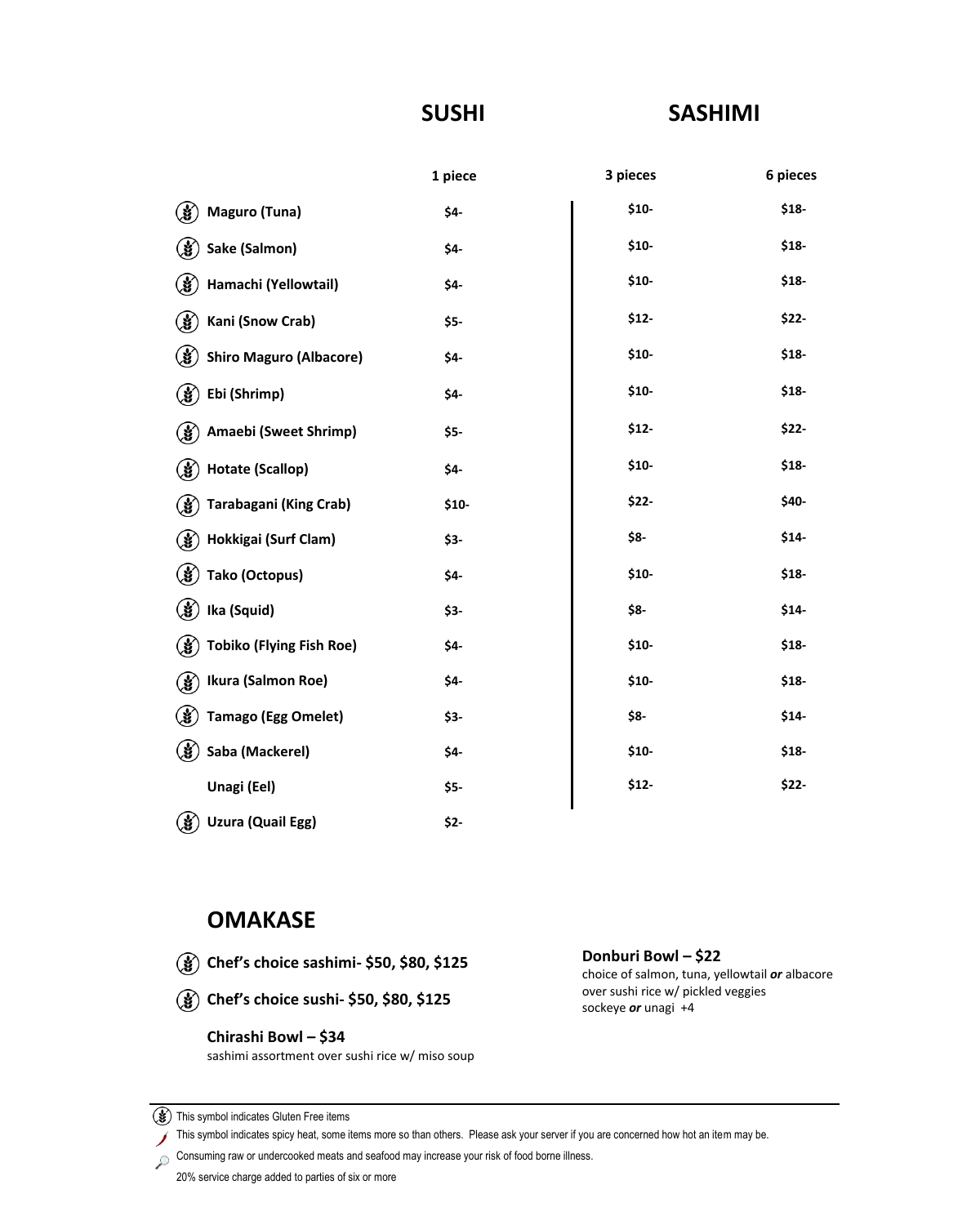# **SPECIALTY ROLLS**

### **12th Ave Roll, \$20-**

shrimp tempura, avocado & cucumber topped w/ spicy tuna, tobiko & spicy aioli

# **Momiji Roll, \$20-**

creamy scallop & cucumber topped w/ tuna, avocado & tobiko

# **Casino Royale, \$20-**

spicy tuna, avocado, cucumber & cilantro topped w/ yellowtail, lime, jalapeño & shishito peppers

# **007, \$20-**

spicy tuna, avocado, cucumber & cilantro topped w/ salmon, lime, jalapeño & shishito peppers *- sub salmon w/ ivory or sockeye salmon +\$2*

# **Ponyo, \$20-**

Spicy yellowtail mix, cucumber & takuan topped w/ yellowtail, avocado, tobiko & spicy ponzu

### **Crunchy Lizard, \$21-**

shrimp tempura, avocado & cream cheese, topped w/ eel & soy glaze

# **Rockstar (fried), \$22-**

Creamy scallop roll topped w/ spicy snow crab mix, tobiko & soy glaze

#### **Sounder Roll, \$21-**

spicy yellowtail, avocado & asparagus topped w/ seared crab & creamy scallop mix, wasabi & yuzu tobiko, wasabi aioli & spicy ponzu

### **Pine Street Roll, \$19-**

shrimp tempura, avocado, cucumber & cream cheese topped w/ smoked salmon, tobiko, sesame seeds, spicy mayo & soy glaze

#### **Gladiator, \$24-**

shrimp tempura, avocado & spring mix topped w/ seared albacore belly, scallions & spicy ginger ponzu

### **Mr. Perfect, \$20-**

spicy tuna, cucumber, yamagobo & cilantro topped w/ 7-spice seared albacore, scallions & garlic ponzu

# **Poke Roll, \$21-**

spicy tuna, avocado & cucumber topped w/ tuna, white onions, cilantro & 7-spice sesame soy

### **El Diablo, \$22-**

shrimp tempura, shibazuke & asparagus topped w/ seared snow crab legs, pico de gallo & chipotle

#### **Caterpillar, \$20-**

eel & cucumber topped w/ tobiko, avocado, sesame seeds & soy glaze

# **Moonraker, \$21-**

spicy yellowtail, cucumber & cilantro, topped w/ seared spicy snow crab mix, black tobiko, scallions & jalapeño-citrus-truffle oil

### **Street Fighter, \$21-**

spicy snow crab mix, cucumber & cilantro topped w/ 7-spice seared tuna, jalapeño, shishito peppers & garlic ponzu

## **Hotter than Hell***!!!***, \$21-**

spicy tuna, yamagobo & cilantro topped w/ 7-spice seared tuna, scallions, habañero tobiko & habañerocitrus-truffle oil

### **Pike Place Roll, \$19-**

salmon skin & cucumber topped w/ avocado, smoked salmon, scallions, sesame seeds & soy glaze

#### **Sea Monster, \$21-**

scallop, avocado & asparagus wrapped w/ albacore, kaiso seaweed & garlic ponzu

#### **Capitol Hill Roll, \$20-**

snow crab mix, avocado & cucumber topped w/ seared salmon, scallions, tobiko, sweet aioli, sweet chili & soy glaze

# **Angel Roll, \$23-**

creamy scallop & cucumber topped w/ albacore, salmon, avocado & tobiko



#### **Three Devils, \$20-**

spicy tuna, cucumber & cilantro topped w/ salmon, yellowtail, scallions, tobiko & strawberry-habañero sauce

## **Matador, \$23-**

snow crab leg tempura & asparagus topped w/ albacore belly, pico de gallo, habañero tobiko & habañero-citrus-truffle oil

(\) This symbol indicates Gluten Free items

This symbol indicates spicy heat, some items more so than others. Please ask your server if you are concerned how hot an item may be.

Consuming raw or undercooked meats and seafood may increase your risk of food borne illness.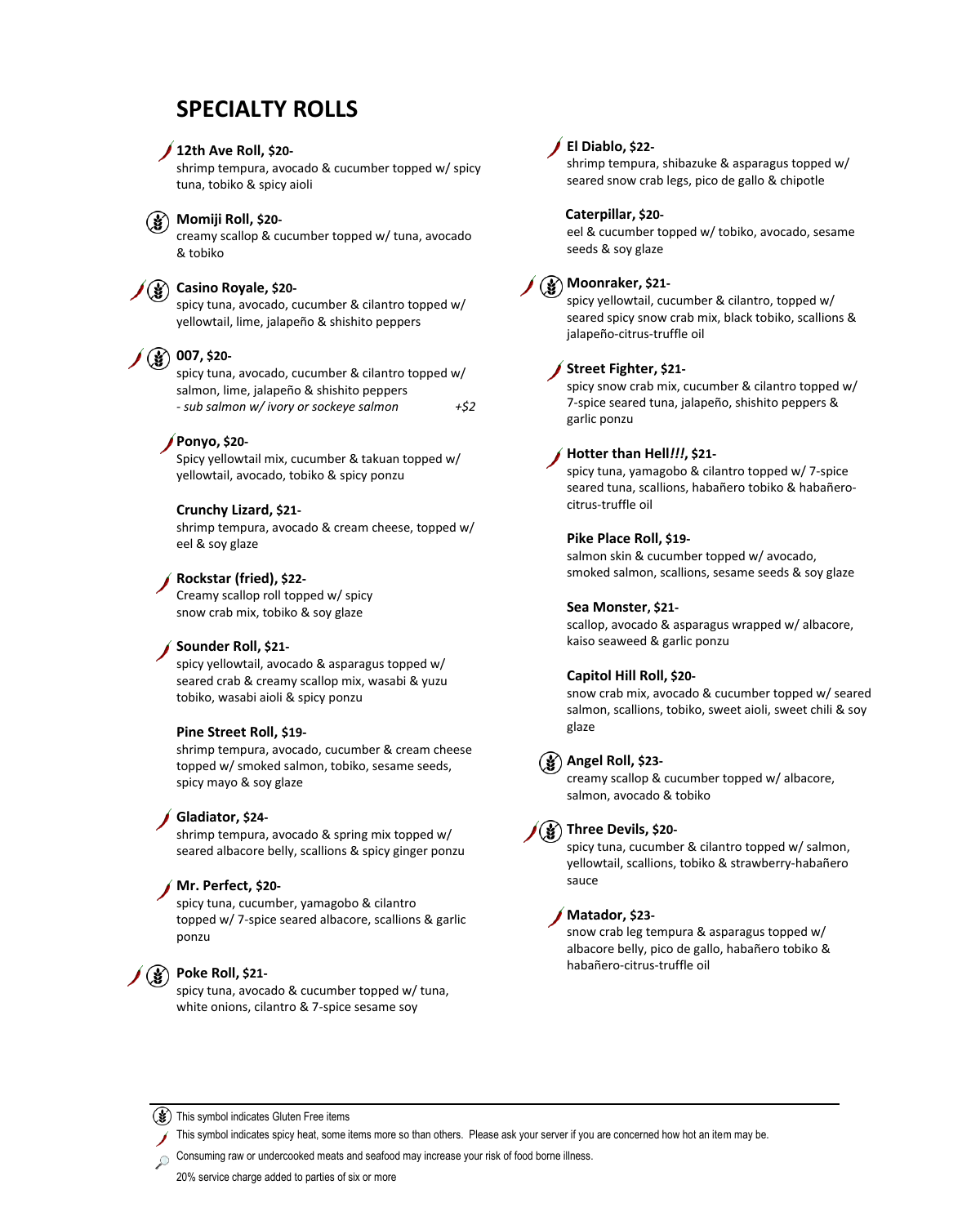# **SPECIALTY ROLLS**

### **Legend of Kaiju, \$21-**

shrimp tempura, avocado & cucumber topped w/ seared crab & creamy scallop mix, tobiko & soy glaze

### **Geisha Roll, \$21-**

spicy yellowtail, avocado & cucumber topped w/ salmon, mango, tobiko, habañero-citrus-truffle oil & yuzu citrus ponzu

# **Spicy Cassidy, \$19-**

spicy yellowtail & cucumber topped w/ salmon, avocado, jalapeño & spicy aioli

# **Bird of Paradise, \$21-**

spicy yellowtail, shibazuke, asparagus & cilantro wrapped in soy paper & topped w/ sockeye salmon, white king salmon, Atlantic salmon, lime, jalapeño & shishito peppers

### **Ultimate Dragon, \$26-**

snow crab mix, avocado & cucumber topped w/ half an eel, tobiko, sesame seeds & soy glaze

### **Tarantula Extreme, \$22-**

blue crab tempura & cucumber topped w/ spicy snow crab mix, avocado, jalapeño, tobiko & spicy aioli

### **King of Fighters, \$22-**

snow crab legs, roasted bell pepper & portabella mushroom, topped w/ sockeye salmon, albacore, tobiko, chipotle aioli & ponzu

# **Spicy Rainbow, \$20-**

spicy snow crab mix & cucumber topped w/ tuna, salmon, yellowtail, shrimp, avocado, tobiko & spicy aioli

## **Mango Tango, \$19-**

mango, cilantro & bell pepper topped w/ tuna & mango-shiso sauce

### **Panda Roll, \$19-**

salmon skin, avocado & cucumber topped w/ 7-spice seared albacore, scallions & a black sesame reduction

#### **Tropical Paradise, \$20-**

mango, avocado & cucumber topped w/ tuna, salmon, strawberry, tobiko & spicy blueberry soy

# **Samurai Spirit, \$20-**

spicy yellowtail, white onions & cilantro topped w/ albacore, scallions & yuzu citrus ponzu

# **Neverland, \$21-**

sockeye salmon, cilantro & asparagus topped w/ avocado, micro greens & 7-spice soy

# **Knockout Roll, \$21-**

spicy yellowtail, cilantro & shibazuke topped w/ seared spicy snow crab mix, scallions, habañero tobiko & habañero-jalapeño-citrus-truffle oil

### **White Tiger Roll, \$22-**

spicy yellowtail, cucumber & asparagus topped w/ white king salmon, lime, tobiko & yuzu citrus ponzu

## **Hottie Roll, \$20-**

spicy creamy scallop & cucumber topped w/ salmon, avocado, tobiko & spicy aioli



spicy tuna, avocado & cucumber topped w/ spicy yellowtail, black tobiko & spicy aioli

### **Pretty in Pink, \$19-**

creamy scallop, snow crab mix & cucumber wrapped in soy paper & topped w/ avocado, tobiko, sweet aioli & soy glaze

# **Madison Roll, \$22-**

creamy spicy salmon, shibazuke & takuan topped w/ sockeye salmon, lime, cilantro, jalapeño & shishito peppers

### **Four Kings, \$26-**

creamy scallops & cilantro topped w/ Atlantic salmon, sockeye salmon, white king salmon, smoked salmon & ikura

### **Badboy Roll (fried), \$15-**

eel, avocado, cream cheese & snow crab mix roll fried w/ spicy aioli & soy glaze

#### **Crunchy Cali (fried), \$14-**

snow crab mix, avocado & cream cheese roll fried w/ soy glaze & sweet aioli

#### **Crunchy Seattle (fried), \$14-**

salmon, avocado & cream cheese roll fried w/ soy glaze & sweet aioli

(\) This symbol indicates Gluten Free items

This symbol indicates spicy heat, some items more so than others. Please ask your server if you are concerned how hot an item may be.

Consuming raw or undercooked meats and seafood may increase your risk of food borne illness.